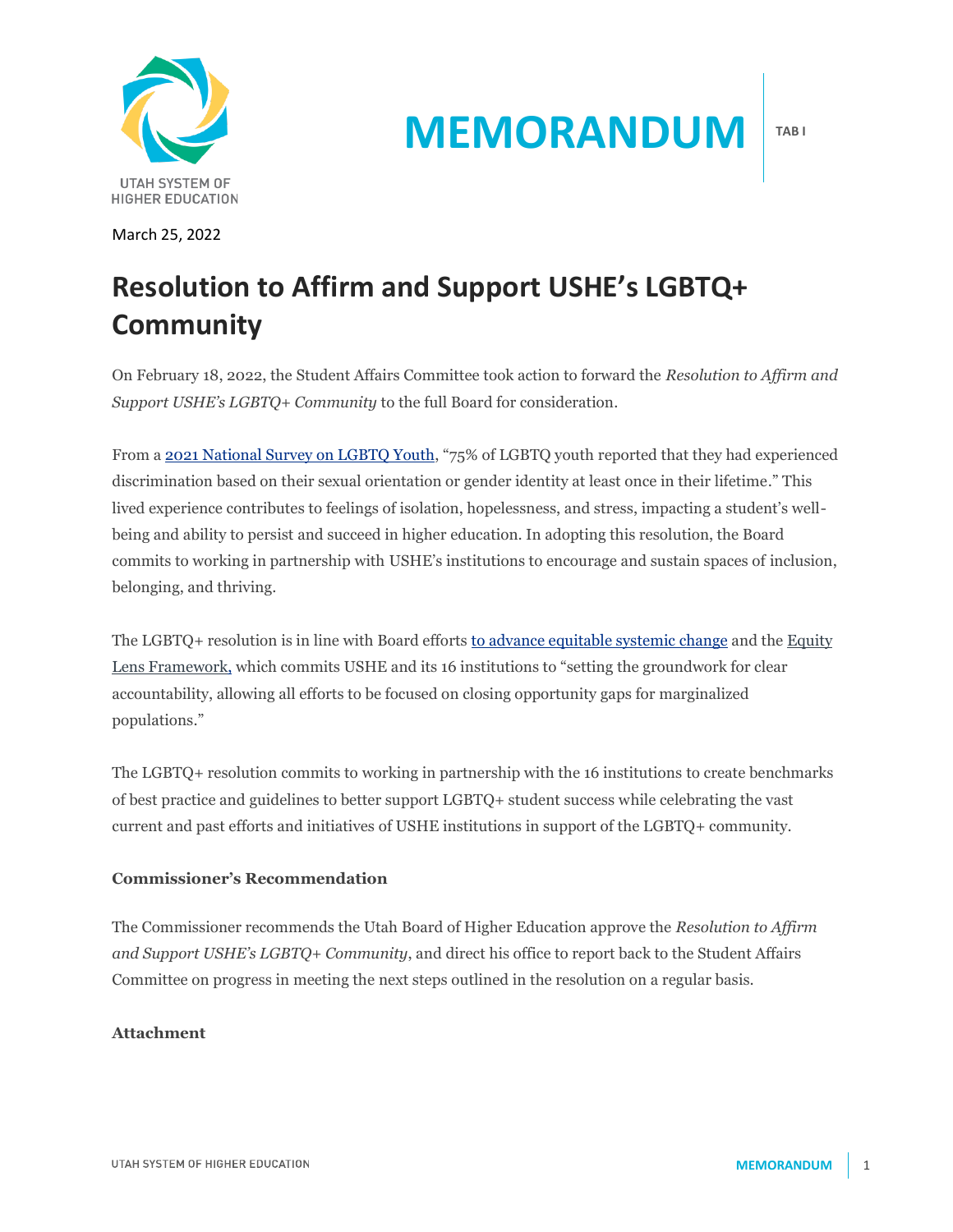

#### *Resolution to Affirm and Support USHE's LGBTQ+ Community*

*Whereas, the Utah Board of Higher Education and all 16 Utah System of Higher Education (USHE) institutions welcome, affirm, and actively seek to support current and prospective students, faculty, and staff of all gender identities, sexual orientations, and expressions of identity and/or orientation; and*

*Whereas, the Board celebrates all efforts, past and present, undertaken by each of the individual 16 USHE institutions to support LGBTQ+ students, including creating resource centers, collaborating with community groups, providing mental health support, supporting student-run LGBTQ+ clubs and organizations, creating inclusive restrooms, improving correct/preferred/chosen name and pronoun processes, collecting data, organizing a USHE LGBTQ+ Program Coordinator Coalition, and more; and*

*Whereas, the Board acknowledges the resilience and courage of LGBTQ+ youth and young adults as they often experience higher rates of stress, depression, anxiety, isolation, difficulty with schoolwork, and suicidal ideation due to experiences of discrimination on the basis of sexual orientation and/or gender identity1; and*

*Whereas, the Board recognizes that, as an often underrepresented and underserved population, LGBTQ+ students in the state of Utah face many unique challenges impacting their success and quality of life within higher education, and the Board's responsibility to support systemic efforts to improve the LGBTQ+ student experience; and*

*Whereas, the Board recognizes the intersectional identities within the LGBTQ+ community, including Queer and Trans People of Color (QTPOC), undocumented LGBTQ+ "UndocuQueer" individuals, LGBTQ+ veterans and active military individuals, disabled LGBTQ+ individuals, and countless others. The Board commits to better understanding and addressing gaps that exist in meeting the needs of each of these students; and*

*Whereas, the Utah Board of Higher Education acknowledges the need to stay informed and aware of the lived experiences of LGBTQ+ students and understands the importance of increasing USHE's systemic ability to capture data and information related to this student population to inform decisions and interventions; and*

*Whereas, in 2020, the Utah Board of Higher Education adopted an Equity Lens Framework to guide the Board "in their implementation of strategies, initiatives, policymaking, and more", and the Board is committed to each part of the Framework as it relates to students of diverse and intersectional gender identities, expressions and sexual orientations; and*

*Whereas, institutional Senior Student Affairs Officers, student leaders, and others across USHE have expressed a desire for increased Board guidance, governance, and support as all 16 institutions continue to advocate, help, lift, and support Utah's LGBTQ+ student population;*

*[https://www.thetrevorproject.org/survey-2021/\)](https://www.thetrevorproject.org/survey-2021/)*

*<sup>1</sup> Jed Foundation Proud and Thriving Report and Framework: Supporting the Mental Health of LGBTQ+ High School, College, and University Students, p. 13 (available at [https://jedfoundation.org/wp-content/uploads/2021/10/Proud-Thriving-Report-and-Framework-](https://jedfoundation.org/wp-content/uploads/2021/10/Proud-Thriving-Report-and-Framework-10.2021.pdf)[10.2021.pdf;](https://jedfoundation.org/wp-content/uploads/2021/10/Proud-Thriving-Report-and-Framework-10.2021.pdf)*